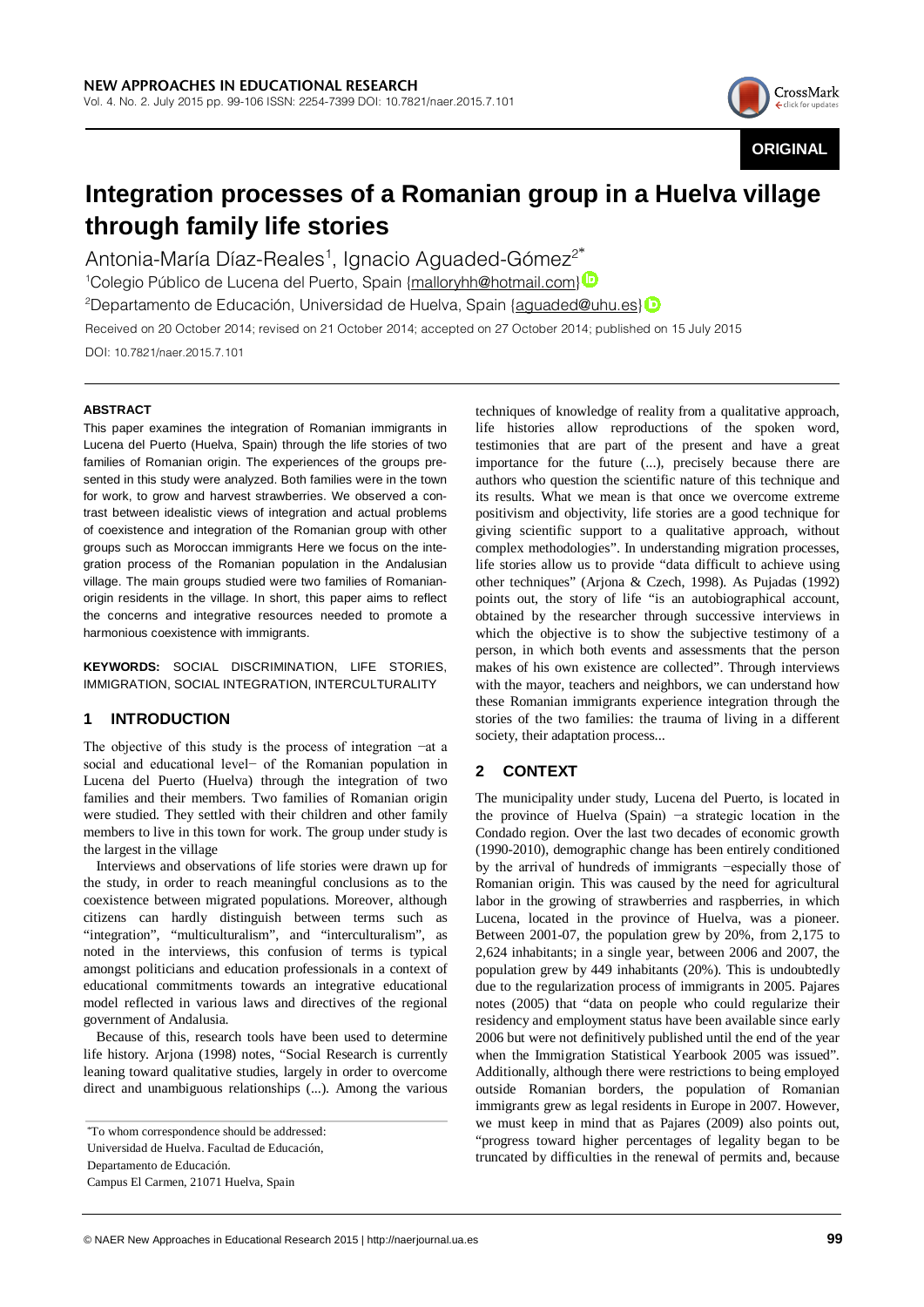of this the proportion of the immigrant population began to grow with the difficulty of providing a minimum livelihood".

According to the Institute of Statistics and Cartography of Andalusia, in 2013 the number of foreigners registered in Lucena del Puerto was 657 (i.e. 25.11% of the total municipality's population), of which 54.64% were Romanians.



**Figure 1.** Population Evolution from 2001 to 2014. Lucena del Puerto. Prepared by the autors based on statistics from the INE

### **3 OBJECT UNDER STUDY**

Numerous studies concentrate on causes of migration, especially focusing on factors that influence the decision to leave the country of origin (poverty, lack of opportunities, poor quality of life, etc.) and the destination country's attractiveness for immigrants (ease of access to work, higher pay, better quality of life, etc.). Scientific literature also describes the importance of family and social networks, not only in providing information, but also in the reception and support needed while integrating into the destination country. Aparicio and Torres (2008) indicate that the existence of social networks serves "to support migration decisions with information, financial resources and emotional support".

The integration of the Romanian population in Spain is marked by the high number of Romanians living in the country. Roesler (2007) affirms that Romanian immigrants have been consolidated in the country as a group with its own identity, with recognition in many cases by participating in the social life of the new community. However, it is also suggested that ignorance (or poor language skill) of the host country's language, in this case, Spanish, and disuse of the native Romanian language poses great difficulties to immigrants. In the first case, social contacts are limited to family and friends who speak the native Romanian language. The second case generates a difficulty in finding and defining one's own Romanian-Spanish identity, a fact that may be crucial for integration into the host country's society.

According to Uta-Burcea (2010), "in recent years, the constant influx of Romanian immigrants in Spain has led Romanians that live and work here to feel they have shaped a big community, with its own cultural identity". In Spain, it is possible for Romanians to preserve their culture and the Romanian language, because language, by its function as a communication system, is part of the framework that contributes to maintaining a culture. When discussing integration, we cannot forget the role of prejudice from within the host society because, as noted by Gonzalez and Romero (2011), "it seems clear that prejudices and stereotypes toward immigrant families inside and outside school can become one of the elements that hinder the effective participation and inclusion thereof in the community".

Schools also play an essential role towards integration, and teachers in particular. As Fernández-Bonilla (2007) states, "multiculturalism as a phenomenon caused by immigration −booming in recent years− has caused knowledge of other cultures to go from being an option for people interested in the knowledge of other societies to being indispensable. Therefore, a good teacher trained in the knowledge of different cultures is needed to respond properly and adequately to the demands of immigrant students. Objectives should be to achieve coexistence based on dialogue, respect and equality, and to have a close relationship with people involved in the education of children −whether from other cultures or one's own culture− in order to transmit a coherent, communal and effective message. In short it is, as Booth and Ainscow (2010) note, "to pay more attention to the barriers and participation that the school itself provides to everyone in the educational community (including immigrant families) and to primarily analyze the effects of the conceptions and images previously mentioned to the relationship of its members and the inclusive capacity of the community to which they belong".

#### **4 AIM**

The aim of this study is to understand the integration of Romanian immigrants through the stories and experiences of two families A and B, the causes that provoked the decision to migrate, the trauma of living in a different society and adapting to.it. We seek to bring the situation experienced by these Romanian families to light, as well as to understand the views on integration (obtained through interviews) from other members in the society, and to compare viewpoints between different family members on the integration process. Finally, the article aims at understanding the opinion of native residents (the mayor, school tutors, etc.) on the integration process in comparison with families' visions.

### **5 METHODOLOGY**

Interviews and observation records for constituting life histories were made. As Charriez (2012) notes, "life stories form a phenomenological perspective, displaying both human behavior −what people say and do− as well as the product of the definition of their world". Taylor and Bogdan (1984) point out that life stories "are interested in the understanding of social phenomenon from the actor's perspective".

The samples were two families (designated A and B). In studies of life history, the sample number is not as important as the information collected since, as Veras (2010) indicates, "although the sociologist records only a life story, the goal is to capture the group, the society of which one is a part, seeking to find collectivity from the individual". Even a case study can shed light on a wider class of cases (Gerring, 2014). In addition, according to Yin (2009), a case is a real life phenomenon (individuals, small groups, organizations, communities, nations, decisions on a subject, etc.) and not an abstraction as a topic, an argument or hypothesis would be.

The two families are of the same nationality but have very different characteristics: different education levels and different ethnic groups within the same nationality (one family is a Hungarian minority and the other a Romany minority).

Semi-structured interviews were focused on collecting life stories. After recording and transcription, interviews were analyzed to establish different categories of analysis and the relationships between them; we obtained significant knowledge of these relationships from thorough and detailed analysis: description of situations, experiences and evolution of coexistence and integration processes. Thereafter classification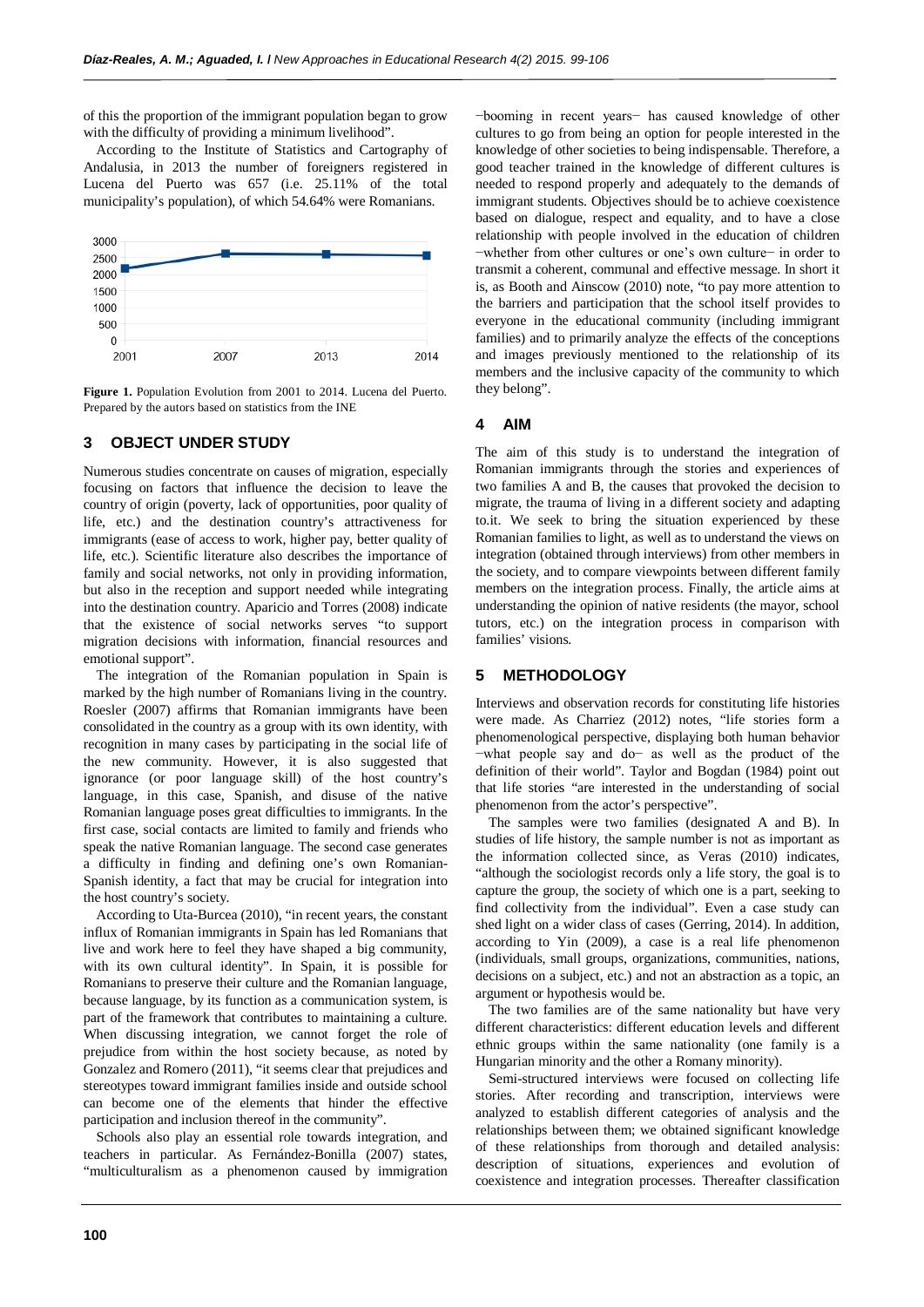criteria were developed. For our study, as noted by Pujadas (1992), we have not transcribed life stories but opted to extract "all the added information that allows us to reconstruct the most comprehensive and objective story as possible" from spoken word.

The recognition of the uniqueness and individuality of the subjects does not imply ignorance of a more global and general dimension (Escartín & Pines, 2005). These life stories −on the integration of Romanian immigrants who arrived in Lucena− not only seek to find commonalities, but also allow us to compare the integration processes experienced by the two families, determining the guiding principles most important to them.

This type of qualitative research allows us to approach the life journeys of the two families involved in the research more closely in order to build a qualitative understanding of Romanian migration, as well as the experiences and known motivations, causes, satisfaction, difficulties and integration of the two families in the town.

Barreto-Gama (2010) notes that life stories help us to know: 1) Everyday life in words, gestures, symbols, anecdotes, stories, and an expression of the constant interaction between personal history and social history; 2) The cultural context of people with whom they work, to understand their subjectivity and to orient their actions; 3) To the extent that social work ventures into the field of social research, life history allows the systematic recording of processes involved in the formation of groups and community building and invites the search of explanations.

For Cornejo (2006), the method of using life stories is presented as an interesting tool for apprehension and comprehension of psychological and social phenomena. It provides social realities from the individuals themselves and from the stories they tell.

These steps have been followed to protect the rights of minors: specifically, requesting and obtaining permission from the families and, in general, thanking them for their time and voluntary participation (Heath, Brooks, Cleaver & Ireland, 2009).

### **6 RESULTS**

#### **6.1 Integration of Romanian immigrant families**

Due to the perspectives of everyone interviewed in this study, (neighbors, teachers and members of the Romanian families) we can designate immigrants in two, more or less, compact blocks: the easily-integrated and the problematic. In this village, the Romanian community would be in the first category, while the Moroccan population would belong to the second. Commenting on whether immigrant families integrate in schools, neighbors indicate: "I consider that the Romanians have and the Moroccans have not". Teachers also believe that the Romanian population is the most easily integrated. One tutor expresses his opinion: "I must say that it is the majority in the institution and it favors integration". It seems that being a part of the largest number of immigrants of a particular nationality makes the integration of an immigrant of that nationality easier in the receiving society.

According to the mayor of the municipality, main problems of coexistence with immigrants "occur mainly in the Moroccan community". He feels the integration of the Romanian group is simpler "first, because it is the majority in this town and secondly, because many men and women marry Romanian natives, which greatly facilitates the integration of their families

and Romanian friends". The mayor's response when asked whether there were problems of racism in the town are enlightening: "There is clear racism toward Moroccans, but not toward South Americans. A clear difference is therefore established by natives regarding viewpoints on immigration: neighborly relations with the Romanians are established, people help them with blankets and food, etc.; people treat Moroccans largely with indifference".

When Romanian children are questioned about how they feel at school, the eldest daughter of family A states "the teacher treats us all the same, in my class there is no difference−other than nobody wants to choose the Moroccan child when we work in groups". As we can deduce from the interviews, the Romanian group is better accepted and causes fewer problems than the Moroccan immigrants.

However, results from the interviews on the discrimination amongst the Moroccan-origin population and European-origin (Romanian) −or even Hispanic− can be explained partly through "cultural similarity of the first with respect to Spanish culture" (Carrasco, 2012). "Common sense would tell us that, by geographic proximity, shared history, even similarities in customs and religion, the opposite should occur. Therefore, cultural stereotypes play a crucial role and come to determine, against common sense, who may be "integrated" and who may not".

Thus, based on personal interviews, we can establish that for Lucena Del Puerto's society, the ideal immigrant is male, married, a good worker and neighbor, and of European origin. In the case of women, even with those that are married, there is always a "doubt" and a curious fact to analyze is that the main criticisms of immigrant women come from native women.

#### **6.2 The vision of the Romanian immigrant child in school**

After analyzing personal interviews, two conflicting versions emerged. The first is an idyllic version, not without complaints about the lack of resources, from the tutors who work with the Romanian children. The second is a realistic and sometimes disappointing version from the children of families A and B. Teachers, however, express high levels of understanding and decisions to promote intercultural education as a form of coexistence.

Bernabe-Villodre (2012) notes that "intercultural education aims to promote dialogue between different cultures that share a territory; so that interculturality can designate communication between its members (...) interculturality can be considered the ideal state of coexistence of all multicultural societies". It should also be noted, as Gimenez (2003) states, that the importance of an intercultural approach, as we define it, lies in having a tool to: a) work for educational unity in diversity (institutionally), join the pedagogy of educational unity in diversity (institutionally), b) connect the teaching of freedom with the pedagogy of equality and solidarity (didactically) and enrich the educational practice and personal development of the educator (professionally)".

Some authors also introduce the concept of cosmopolitanism and modernity (Chandler, 2009), noting the positive assessment of their differences, where the main principles are tolerance, democratic legitimacy and effectiveness. Furthermore, unlike universalism, nationalism and multiculturalism in their essences reside in the recognition of difference. The key principle of cosmopolitanism is not "or this or that"; it is "not only but also".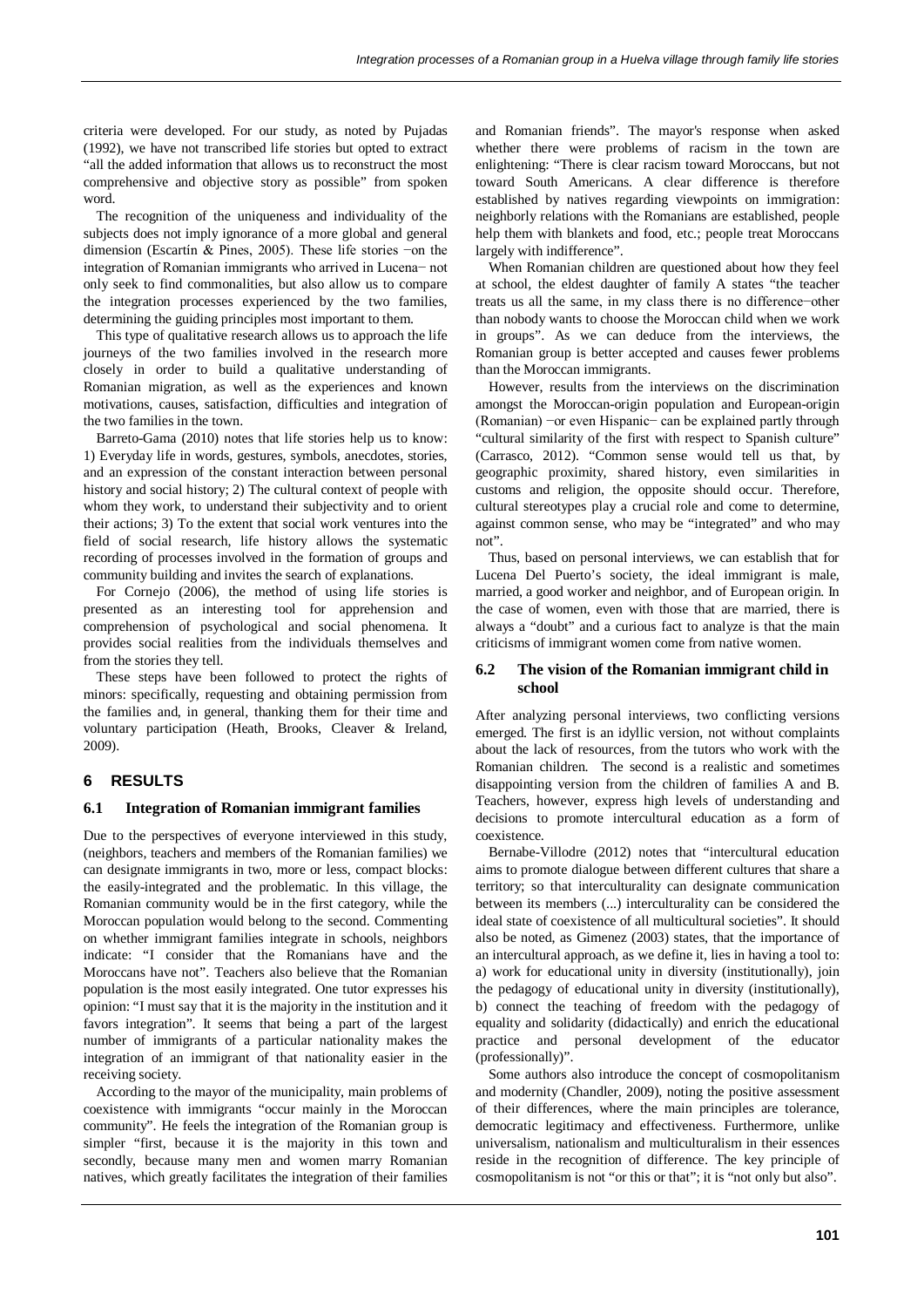Having said that, in this process of intercultural education, tutors indicate that it is generated more by the willpower of teachers than by the amount of materials and supplementary training. The children's tutors from the two families agree "we do not have sufficient human and material resources. We are flooded each year with high numbers of immigrant students, unsure of how to adequately attend to them in order to achieve better and faster integration". In interviews with tutors, methodological differences were observed. For example, while tutors of the children in family A indicate that extracurricular activities are equal for everyone, tutors of family B explain that there are activities aimed at learning about the different cultures from which different students come.

Tutors of both families' children agree that the association of students is positive in regard to better and faster integration. As the tutor of the eldest daughter of family A states, "if there is someone in the classroom of one's own country, it becomes easier to communicate with the rest of group", which in part reflects the views of the other teachers interviewed. This summarizes ideas from Slavin (1984) who states "the evidence available today reflects that cooperation in heterogeneous groups is the most effective way to develop tolerance in a school environment". Along these lines, Del-Olmo (2010) notes that education conceived from the perspective of homogeneity produces a model of the ideal student and judges students based on their ability to adjust to it and casts aside the etiquette of academic failure, which keeps a distance from the model, and makes it impossible to distinguish in regular classes or even in combination with specifically-determined or support classes.

The contrast is an education that recognizes and promotes a perspective that values diversity and students on an individual basis, appreciating specific capabilities within the group and solving the problems and difficulties that arise in the teachinglearning process.

One must recognize, however, tutor merits, as Bravo (2009) points out, the majority of teachers have been prepared to deal with homogeneous classrooms and have struggled to adapt to these new situations in classrooms.

In Spain, as pointed out by Cohen (2009), over school years between 1995-96 and 2005-06, students of foreign nationalities, at non-university levels, rose from 50,000 to over half a million (almost a 4/5 distribution between kindergarten, primary and secondary levels). Education authorities have had to adopt educational policies in one decade that other countries have carried out over about half a century.

The problem of school integration is reflected most clearly in the distinction of socializing behaviors in the classroom and outside the classroom, i.e. in recreational moments, as reflected by the tutor of the eldest daughter of family A: "Normally coexistence works well, although sometimes, and especially during recreational breaks, some conflicts occur between natives and immigrants but it is not anything that we have to worry about too much. "

According to the tutor of the youngest child of family B, "coexistence is good in the classroom but it is observed that different cliques, grouped by nationalities, are in different areas of the playground. It is when they are brought together that some small conflicts are generated, which teachers try to avoid with games and group activities. Younger students do play together but the majority remains in subgroups talking in a given area of the playground".

Yet it remains true that in Spain the debate on the desirability and interest in intercultural education is very recent, produced by the "boom" of immigration during the 90s and early 2000s. However, Oikonomidoy (2011) states that an intercultural education in school is not enough, as demonstrated in the United States, because intergroup education advocates peaceful coexistence and interracial acceptance, but it disregards institutionalized racism and structural inequality.

In our case study of the two Romanian families, there is only one case (the youngest daughter of family B) that discusses discrimination: "Sometimes Spanish children tell us 'shut up, go to your house', and things like that, and when a new child comes to class, to school, older children insult him or her and fight with him or her after school".



**Figure 2.** Success of integration at school according to Romanian children

The graph shows that the feelings of rejection are not univocal and do not affect all family members. For instance, the B family's little boy feels more integrated at the school than his two sisters. Although the sample is small, there are certainly factors dealing with the acceptance or integration of the students studied that transcend the purely academic aspect. This data reveals that the educational actions of teachers and schools do not always promote intercultural processes; they only serve to supplement integral actions made by the family and the society. For example, it is noted that the younger son of family B feels upset at school, not by his nationality, but because he is overweight, "sometimes the kids in my class call me fat, and I don't like it. I get angry and don't want to eat ... but I am very hungry".

In a sense, we can say that school, as the first social element since childhood, is not enough to combat discrimination and promote an intercultural society. Education requires actions and activities outside of school. Civil society has to intervene so that immigrants and natives stop viewing immigrants as "the outsiders", who only come to work and now, in times of crisis, "who take our work".

Escalante, Fernandez and Gaete (2013) indicate that teachers face structural constraints in their work: work overload, difficulty in speaking with parents, poor teaching resources and methodologies, and limited protocols and guidelines to address these populations. For example, the tutor of the eldest daughter of family A says: "I believe that education is a task that should be shared not only by the educational community, but also by all of society for the benefit of the country. It should promote humanitarian and integrative education, in which to educate oneself is considered an inherent freedom, without disadvantages. Education, from my point of view, is a right that belongs to every human being, regardless of one's social and economic place in society; it should be a duty for every human being, or rather for all of society, to aid the self-fulfillment of other human beings".

Some tutors say that often students and parents complain that the class progresses little in content due to the excessive attention given to foreign students; however, this view is not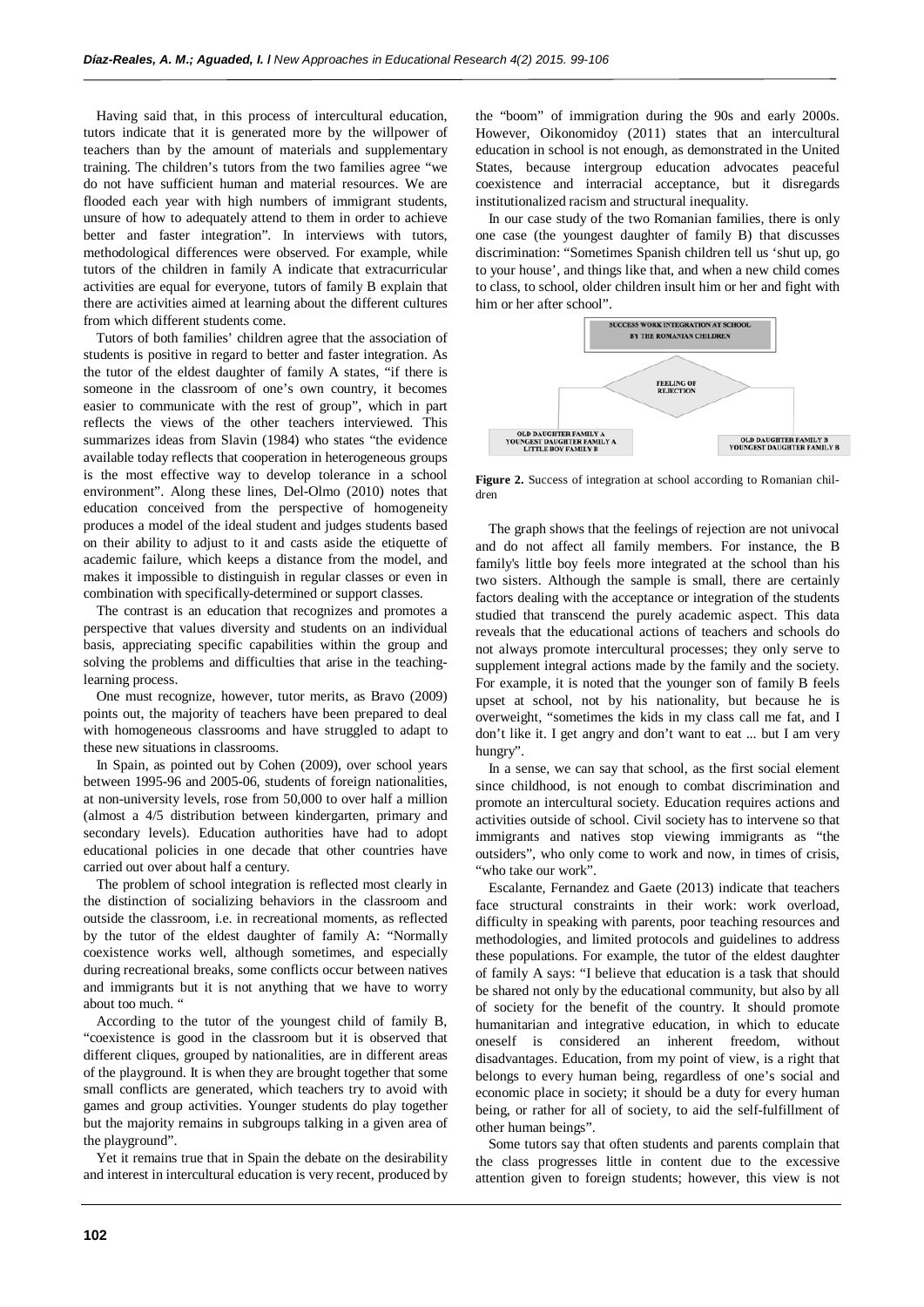widespread as the other teachers −as well as the youngest child's tutor from family B− indicate that the existence of immigrant students and their influence on school performance is not "positive or negative. I would say it is irrelevant; i.e. I have an immigrant student who is very bright and thus understands the posed content very successfully; I have others who find it hard to understand the content and are below average, but that is something common to all nationalities and all natives. Each class is different in and of itself, and better or worse academic performance depends on many factors, but I do not think that an immigrant child is a determining factor".

Leiva (2011), after investigating the relationships between immigrant families and schools, tells us that "in the case of immigrant families, the labor issue is an even more important situation, since the families come primarily to work and, as a result, their workday daily occupies them, preventing many families from participating effectively in school due to schedule conflicts or the fatigue brought on by a long workday". However, we cannot forget that "the lack of involvement of immigrant families in schools also tells us that we must consider a closed or unfavorable mentality towards participation, that is to say, perhaps due to fear or ignorance, many families do not effectively participate in the educational community, only coming to school to ask about the academic performance of their children and little else (...). Finally, Leiva (2011) does not rule out that communication difficulties are, in part, due to the fact that "many immigrant families come from countries where an educational tradition exists of being closed to democratic and active participation by families at school (...), where the traditional conception of the school is one in which the teacher is in charge of all actions and decisions dealing with education".

Nevertheless, while it is difficult to promote intercultural education in school, schools must participate in building a multicultural society, regardless of the teacher-student-family triangle (Taylord & Zwaan, 2009; Evans & Levinson, 2009).

Immigrant children indicate that they like going to school and playing with Spanish children − even though we can deduce discriminatory attitudes from their statements. For instance, the youngest daughter in Family B states "I would like to have Spanish friends, but they don't want to play with us. They remain apart in the playground and don't want to interact with us". In the case of the older daughter, despite indicating that she doesn't feel discriminated against, she says "We all chat and play together in the playground. However, when it comes to picking teams for a game, I'm always chosen last".

### **6.3 Romanian immigrant women in Lucena del Puerto**

The mothers from family A and family B reflect common characteristics: they feel they have been welcomed and wellintegrated; they are extremely protective of their children and they barely have any free time because, after work, they have to do housework and take care of their children.

The main causes of discrimination against these Romanian women come from native women. As two married mothers, who don't seem to have problems with their husbands, they are nevertheless victims of a stereotype (which affects the rest of immigrant women) of coming to look for a husband: "Another thing I've seen in this town is that they insult us and tell us we are shameless because we've snatched up husbands, and children hear at home that Romanian women are bad, that they have snatched their fathers because the mothers have influenced them, that their friend has snatched the husband of another − and children listen and learn everything. For the two or three that do that, it involves all Romanian women, and the same happens with theft by any Romanian. However, in general, I can say that I feel good and I can relate to everyone − Lucenians as much as Romanians, except for some episodes of discrimination that I have suffered personally".



**Figure 3.** Integration protocol at school by teachers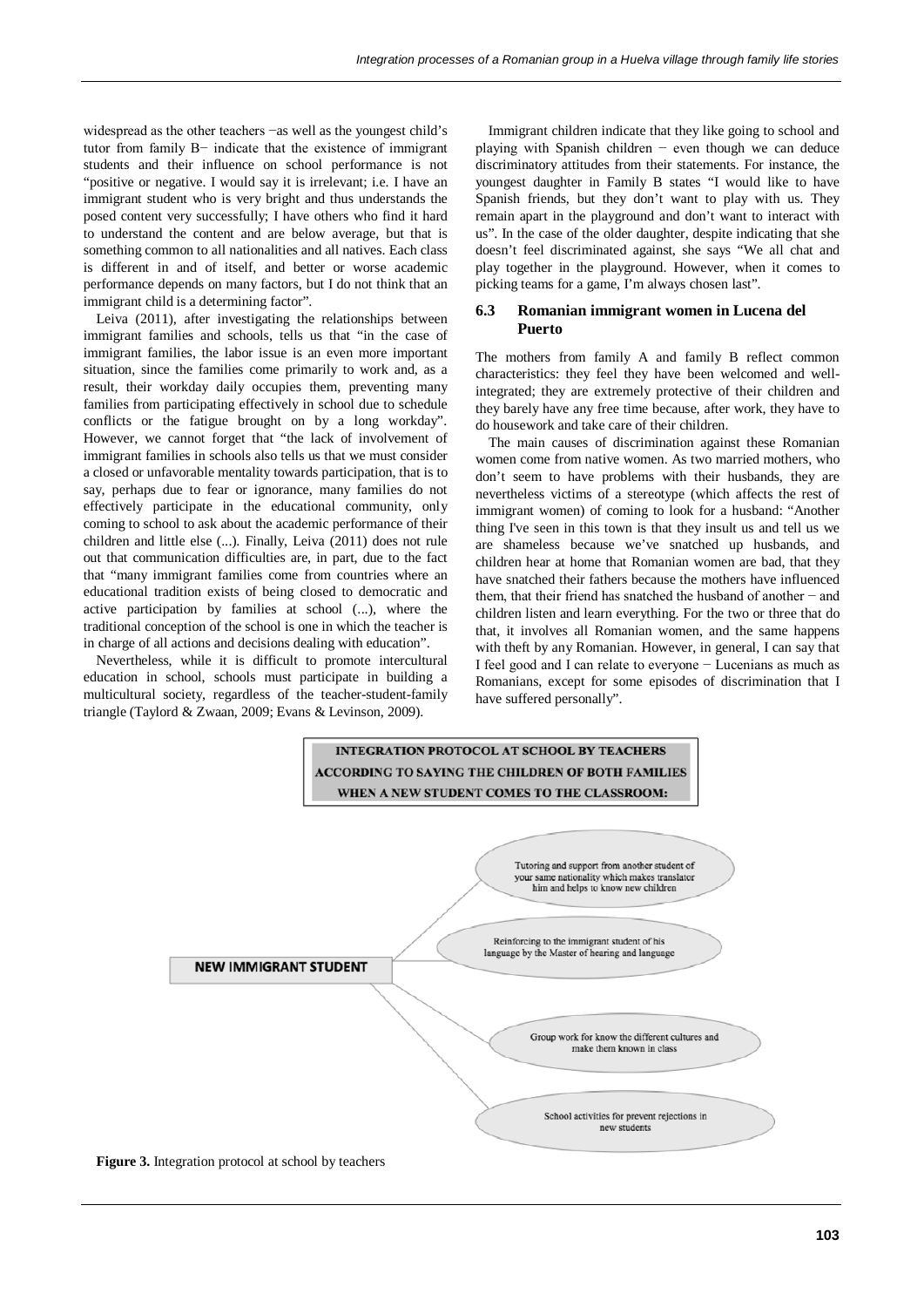As Gordo and Garcia (2009) point out, this criticism from immigrant women and its reminiscence in Romanian female workers −although they arrive already married− carries a component of myth and legend. This coincides with what a female neighbor woman says: "At first it caused a great stir amongst the immigrant girls who came and had a lot to say about having relationships with men from here. But today things are more normal. I have many acquaintances who are married or living with these women and have had children who attend the same school as my child" (Gordo & Garcia, 2009). We must recognize that the media's influence, through sensationalist shows on television, contributes to the created reputation of immigrant women.

Mothers from the two families share the same desire to return to Romania. They recognize that it has been difficult to adapt to life in the town, but it does not bother them that their children want to stay and live here because they feel that their efforts have paid off as they have not only improved their living standards, but are also convinced that their children will have a higher standard of living than they had.



**Figure 4.** Common characteristics Romanian immigrant women from family A and family B

#### **6.4 The vision of Romanian immigrant parents**

Parents from both families have a more positive view, even the mothers, although both acknowledge that their arrival and adaptation was difficult, with tiresome work; both point out that they have felt understood and supported, including having been successful in their jobs thanks to their merits, external support and efforts; they have earned recognition by employers, although they are aware of the stereotypes linked to Romanian immigrants. The father from family B says: "I've heard nasty comments regarding Romanians −not personal remarks but generalizations− saying we came here to steal their work, we wanted to take away everything, and we were bad people, thieves.... At work, my boss has always treated me like other work colleagues − whether or not they were Romanians. We all work the same hours, do the same job; I see no differentiating treatment. The only thing is that the boss's son allocates himself the role of telling us what we have to do". It is symptomatic that this father points out that those comments are not against him and thus sees no such discriminatory statements in them. The important thing is that their bosses treat them well.

In the case of the mothers, their desire is to build a future in Romania, to have a house and to retire there. Yet, they maintain that work and being well-regarded by their bosses is more important than the discriminatory or derogatory comments that they hear, and they even accept them as normal, provided that the comments are not aimed at them personally.

Despite the difference in work of the father in family A and the father in family B, (one was a mechanic, the other collected watermelons) the arrival and integration process in society is similar in practice. In addition, the father in family A has achieved a promotion at work and is no longer a mere collector but also the manager, while the father in family B has remained, despite the years, as a collector. This would confirm the theory that the possibility of promotion to a higher status in the workplace depends on the attitude of immigrants and their grasp of the language, as Ahonen et al. (2009) point out, because those immigrants assume the worst jobs due to difficulty with the native language and problems with the recognition of their work. However, the father in family B does not feel discriminated against at work; in fact, he is happy because, as stated in his interviews, he works less and earns more money here in Spain. Neither of the men expresses problems in their treatment at and outside of work, nor do they appear too worried about participating in Lucena del Puerto's social life. However, the father in family B did feel sad to see that his daughters had not integrated well. Moreover all this occurs in a context where many Spanish workers view immigrants as those responsible for a decline in wages and reduction in workers' rights.

## **7 CONCLUSIONS**

From personal stories in this study, told in first person by both families, we can say that the children of the Romanian immigrant families aspire, despite some discriminatory problems, to feel part of Spain and this Huelvan town. Their aspiration is to settle here and live like Spaniards, and to enjoy full rights and freedoms. Above all, their desire is to remove the label of "immigrants" for the new generation already born in Spain, such as the youngest daughter from family A or the youngest son from family B who arrived in Spain at a very young age. In these cases, schools play a central role in creating identity, since, as Feliciano (2009) points out, they help to combine old and new identities, i.e. assimilating, without forgetting where they came from.

The town's school, and all of their representatives and professionals, with scarce resources, try to create the foundations of a tolerant society, both for the Romanian group and Moroccan immigrants.

However, the role of social inclusion is not exclusively that of the school. The role of immigrant families is crucial (Deaton, 2009) and, above all, it helps to create a study environment in their homes that reconciles their customs with those of the new nationality. Society and its embodiment through neighbor relations, and within a neighborhood, town and country must encourage better integration with the creation of more services, as stated in a report on the social dimension of the Europe of 2020 by the European Union (2011). Experiences in countries with greater emigration tradition like France or England, suggest that, alongside learning the language, a flow of information to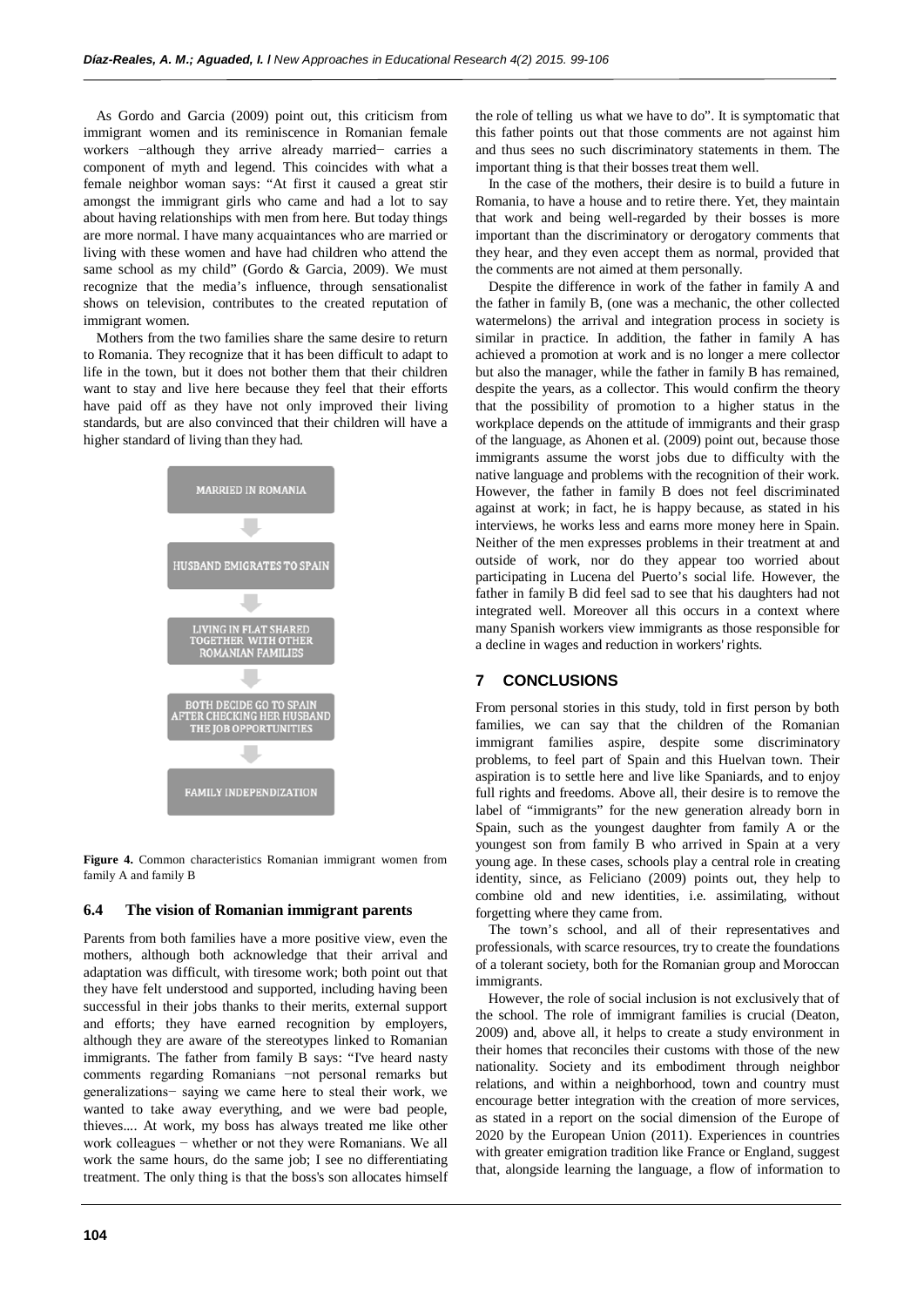immigrants is also necessary (Orrenius & Zavodny, 2009). This information should cover all levels of education. Such measures have been introduced, recently dating from 2007 or, in some countries (Finland and Iceland) 2008. In about half of the countries, national education authorities are responsible for this. In Luxembourg, apart from the publication of documents in French and German (official languages) as well as in Portuguese (mother tongue of 20% of pupils) by the Ministry of Education, invitations and/or informative circular letters sent to parents are translated, at the request of those interested, into other languages. Those responsible for these translations are intercultural mediators and translators working in the education service for foreign students in the Ministry of Education (Heckmann, 2008). This is done in collaboration with municipal associations and unions, strengthening a network of volunteers to assist in the greater inclusion of immigrants and to remove existing prejudices towards them. The purpose is not only to improve immigrants' rights and their social and labor inclusion but also to avoid extra health service costs (Giuntella, 2014).

It's not enough to weave a network of volunteers, as the problem of discrimination can be accentuated in times of economic crises, as occurs in many European countries from Greece to Sweden (Kalogeraki, 2012). Hence, social policies and the fight against discrimination by public authorities is very important (Agudelo et al., 2011).

On the other hand, it has been found that a large number of immigrants only seek to work, to save and to return to their own country (48% of immigrants just want to achieve these expectations and return home). One must question, in these cases, if immigrants seek social inclusion or just temporary coexistence. In fact, as stated by Escandell and Ceobamu (2009), many immigrants only interact with natives at work, hence the workplace acquires a special importance as a place of exchange between local and immigrant populations.

Returning, however, is seen more as an aspiration than a reality. Gibson & McKenzie (2011) point out that the return of skilled migrants in general tends to be higher than that of unskilled immigrants, and, generally, it is determined not only or primarily by job opportunities but also by the vital cycle that migration produces and preferences regarding the migrants' lifestyles. Another key factor is family reunification and, above all, if the children wanting to live or to a build a family in the country to which they emigrated is a part of it.

"Prosperity" is seen more as a material state than a cultural one. It should, therefore, be questioned whether immigration will also be considered a guarantee for the future in times of economic crisis. In this respect, it is interesting to note in the Transatlantic Trends survey that immigrants take jobs that natives don't want (2009); these are seen as essential. However, the problem arises when the native population feels that immigrants hold jobs that "theoretically" would have been held by natives. Available data indicates that the deterioration of the economic situation, and particularly the increase in unemployment, often has a negative influence on the perception of migration and its critical effects. In Andalusia, people may be more critical than in other communities where they have lower unemployment rates. According to a report by the OECD (Organization for Economic Cooperation and Development, 2010) these posts are occupied by people that, in their country, are specialists in their professions and, in Spain, do not get to exercise them (in the case of family A) because migration is selective. As Beauchemin and Gonzalez (2010) note, emigration is a difficult and expensive bet on all types of capital (economic, cultural, relational, social, etc.). The potentially most qualified immigrants are better prepared to deal with these costs. This implies that, although a particular immigrant group may be determined, if they have a relatively low level of education compared to the native population of the host society, a selection of the most trained immigrants may work in their place.

Town members interviewed said that immigrants should not abandon their origins; however, they claim that in order to achieve true integration, it is necessary to achieve mutual understanding; the elimination of prejudice on the part of the native population and high rates of adaptation to new customs and standards of living by the immigrant population. Nevertheless, as demonstrated in the interviews with the Romanian children and mothers, some discriminatory treatment continues to exist.

On the other hand, Banks (2008) says "much of the research conducted in Spain and the European Union has been, in short, quantitative and statistical, and has revealed itself to be insufficient to acquire a deepl understanding of intercultural educational reality". Therefore, life histories and qualitative methods in general allow global study. They comprehensively study the immigration problem, their realities and their implications for all (social, cultural, educational...), in a way that helps us to understand this social phenomenon from protagonists' viewpoints. In the educational field, and especially on the issue of education, within intercultural contexts, Levia (2011) says "despite being a topic widely expressed in different studies and research, from our perspective, it is interesting to explore and deepen the perspective of teachers facing intercultural coexistence; it is an inescapable reality and the present and future scenario of our classrooms and schools will be intercultural".

During the decade between 2001-10, Spain had one of the highest immigration rates in the world − three to four times higher than the average rate of immigration in the United States between 2000 and 2008 (Amuedo & Clear). Many foreign scholars have considered Spain as a "laboratory" with which to test theories on migration.

#### **REFERENCES**

- Agudelo, A. A., Ronda, E., Gil, D., Vives, C., García, A.M., Ruiz-Frutos, C., & Benavides, F.G. (2011). The effect of perceived discrimination on the health of immigrant workers in Spain. *BMC Public Health*, *11*, 652. doi[:10.1186/1471-](http://dx.doi.org/10.1186/1471-2458-11-652) [2458-11-652](http://dx.doi.org/10.1186/1471-2458-11-652)
- Ahonen, E.Q., Porthe V., Vázquez M.L, García A.M., López-Jacob M.J., Ruiz-Frutos C., Ronda-Pérez, E., Benach, J., & Benavides, F.J. (2009). A qualitative study about immigrant workers' perceptions of their working conditions in Spain. *Journal of Epidemiology & Community Health*, *63*, 936-942. do[i:10.1136/jech.2008.077016](http://dx.doi.org/10.1136/jech.2008.077016)
- Amuedo, C., & Borra, C. (2013). On the differential impact of the recent economic downturn on work safety by nativity: the Spanish experience. *IZA Journal of Migration*, *2*(4), 1-26. doi[:10.1186/2193-9039-2-4](http://dx.doi.org/10.1186/2193-9039-2-4)
- Arjona, A., & Checa, J.C. (1998). Las historias de vida como método de acercamiento a la realidad social. *Gazeta de Antropología*, *14*, 1-14.
- Banks, J. A. (2008). Diversity, Group Identity and Citizenship Education in a Global Age. *Education Researcher*, *3*, 29-139. do[i:10.3102/0013189X08317501](http://dx.doi.org/10.3102/0013189X08317501)
- Barreto Gama, J., & Puyana Villamizar, Y. (2010). La historia de vida: recurso en la investigación cualitativa. Reflexiones metodológicas. *Manguaré*, *10*(2010).
- Beauchemin, C., & González, A. (2010). Multi-country surveys on international migration: an assessment of selection biases in destination countries. *Demographic Research*, *25*(3), 103-134. do[i:10.4054/DemRes.2011.25.3](http://dx.doi.org/10.4054/DemRes.2011.25.3)
- Bernabé Villodre, M. M. (2012). Análisis de las necesidades de la formación docente para contextos pluriculturales. *Revista Electrónica Interuniversitaria de Formación del Profesorado*, *15*(4), 79–88.